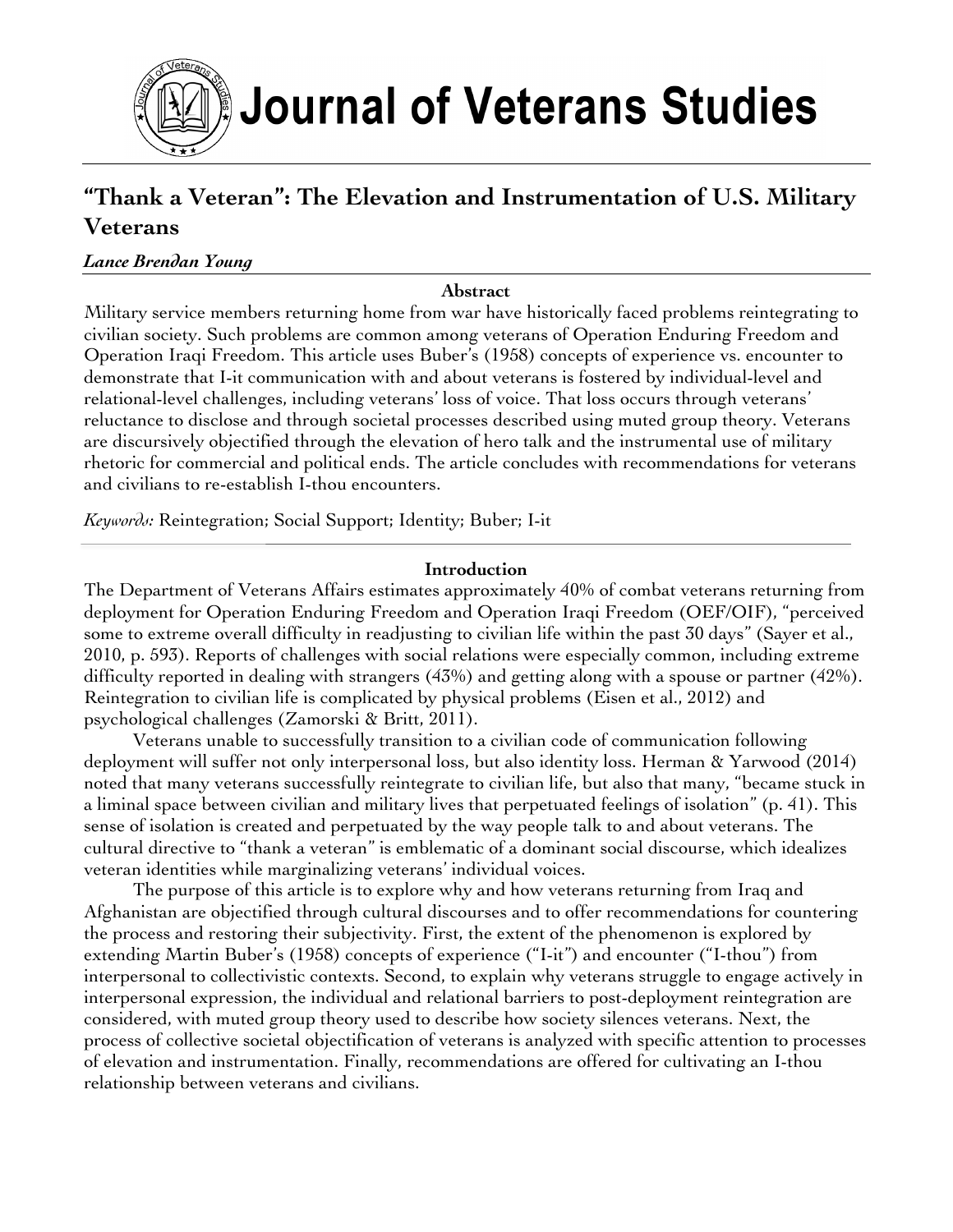#### **I-It and I-Thou in a Collective Context**

The well-known phrase, "thank a veteran," is used to illustrate and explain the relevance to veteran objectification of Buber's (1958) two ways of engaging the world. In the most straightforward denotative understanding, "thank a veteran" is a simple injunction for citizens to verbally express gratitude for service to a specific military veteran they know or meet. Specificity is indicated in that the phrase is rendered in the singular ("thank a veteran") rather than the plural ("thank veterans"). In short, saying "thank you" to one who has served is the most straightforward understanding of this simple phrase.

This verbal, face-to-face or written expression of gratitude fits Buber's (1958) concept of engaging the world through encounter, a subjective mode in which two individuals participate in relationship with each other and in which they are both transformed. Buber designates encounters as the "I-thou" mode of engagement. Yet, Buber asserts that this mode is rare in modern society because that society is an "it" world in which others are perceived, not in whole, but as the totality of their qualities. In modern society, I-thou encounters are both unfamiliar and uncomfortable. In contrast, the I-it mode of experience is far more familiar and comfortable to modern individuals. In this mode, another is perceived objectively as something to be known or used. This default mode is so familiar that both those initiating engagements and those who are objectified may prefer an I-it to an I-thou interaction. The uncertainty of initiators is evidenced by the multitude of articles with titles like, "8 ways to express appreciation on veterans day" (Military.com, 2016). In that article, only four of the eight ways entail verbal or nonverbal direct interactions with a veteran. Indicting a shift away from the I-thou mode, other suggested ways to thank a veteran include "show up" to a Veterans Day event, "fly a flag—correctly," and the more common suggestion in similar lists to "donate" to a veterans group.

These additional suggestions demonstrate that Buber's ideas are transferrable from dyadic encounters to collectivistic encounters. The fact that advice is offered via mass media and online channels indicates a collective mass audience seeking guidance on cultural norms for the expression of gratitude. And because the advice is not tailored to individual initiators or receivers of verbal or nonverbal expressions of thanks, the individual "veteran" becomes a placeholder for all veterans. Therefore, this shift from an individual, spontaneous gesture to a cultural injunction to "Thank a veteran" necessarily becomes a non-spontaneous cultural performance in which "a veteran" becomes any veteran who can serve as a receptacle of gratitude. Thus collectivized, veterans simultaneously are objectified.

As noted, those who are objectified may prefer an I-it to an I-thou interaction. Evidence suggests that veterans are often ambivalent about expressions of gratitude for service. In a blog entry titled "How to thank a veteran 101," the United States Department of Veterans Affairs (2016) cautions in the third sentence, "Even though we all know that saying thank you is meant to make one another feel good, it isn't always that way with Veterans" (para. 2). The article includes first-person accounts of ambivalence from OEF/OIF veterans. Marine Corps veteran Carlos Loera expresses ambivalence in saying, "At first, it was hard for me to accept the fact that random strangers wanted to thank me" (U.S. Department of Veterans Affairs, 2016, para. 10). His use of "random strangers" suggests those expressing gratitude are also depersonalized, and perhaps objectified, by the veteran recipients. Veterans perceive those saying "thank you" in more personal (I-thou) terms when their thanks are motivated by greater understanding of who the veteran is and/or what the veteran has done. Navy veteran Daniel Perritt states, "A veteran thanking another veteran is different than civilians for me because it really is an automatic reaction these days—people feel obligated to thank us for stuff they have no clue about because it's socially accepted" (2016, para. 13). In short, these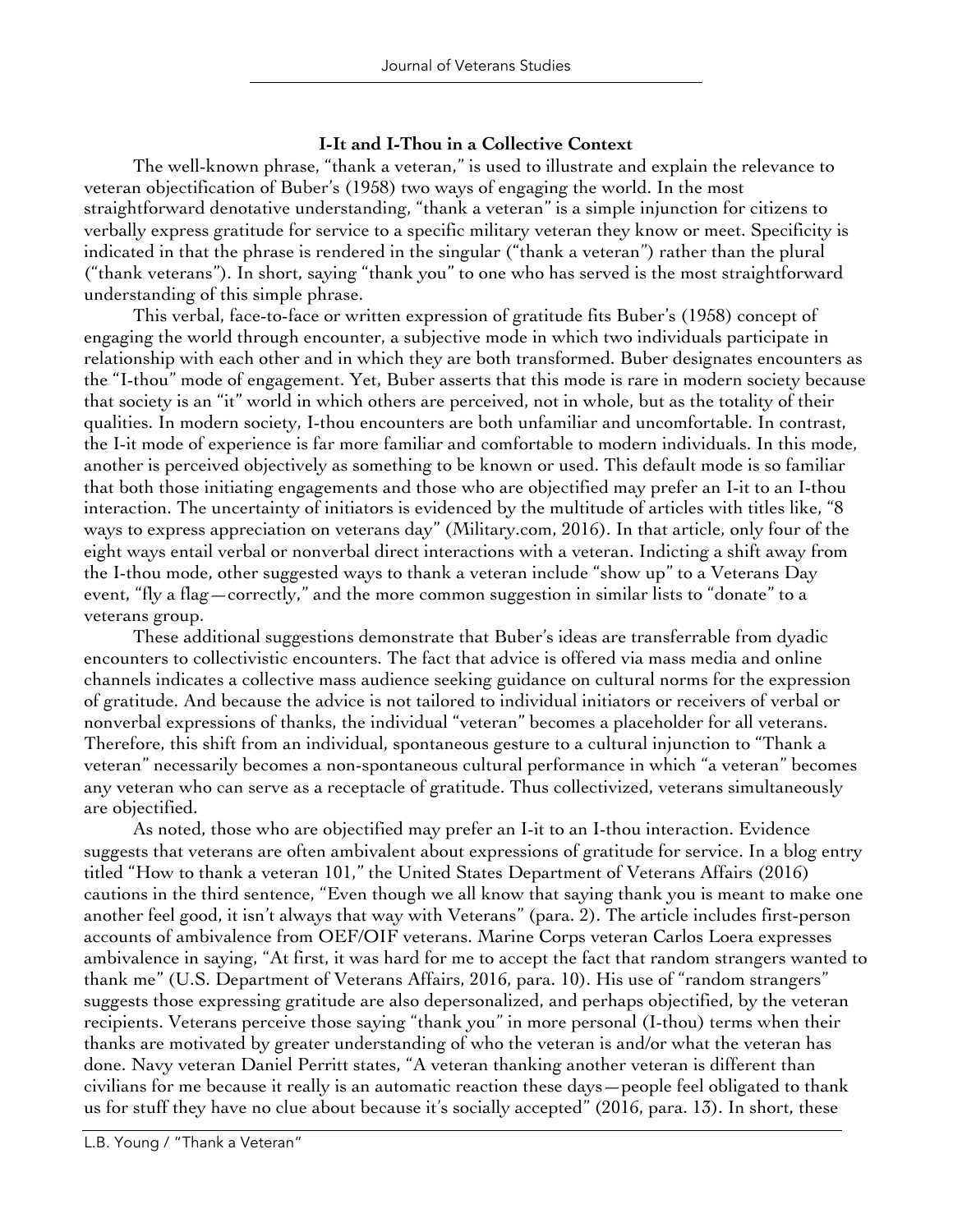veterans are ambivalent because they cannot be sure whether gratitude is motivated by sincere understanding and appreciation of the sacrifices deployment entails, or by a self-serving desire to be perceived—by society or by one's self—as a grateful person.

Instead of ambivalence, other veterans are hostile to the cultural practice. A *New York Times* article explored the phenomenon, noting that for some veterans, "the thanks comes across as shallow, disconnected, a reflexive offering from people who, while meaning well, have no clue what soldiers did over there or what motivated them to go, and who would never have gone themselves nor sent their own sons and daughters" (Richtel, 2015, para. 7). The article noted that some veterans mockingly respond to the phenomenon by tearfully thanking each other for their service. Veteran Rich Halverson confirms this mocking response, and adds others which are more confrontational:

One guy always says "Thank you for being an American," while another says "Thank you for paying for my eye-surgery." One makes light of it and says "You're welcome, democracy's on me today." Another guy usually waits for the person to move along and mumbles to his friends: "f\*\*\* you too" (Halverson, 2016, para. 5).

This repeated cultural performance of gratitude expression is broadly perceived by veterans, whose responses of acceptance, ambivalence, or hostility reinforce that they are individuals who should be engaged with personalized conversation rather than generic phrases. When such phrases are used, veterans must decide (a) what the speaker's motives are, and (b) how to respond in a way that preserves their own integrity and individuality. Navy veteran Krista Wright Elliot questions, "When someone says thank you for your service are they saying it because they think it's the right thing to do or is it heartfelt?" (Kelly, 2017, para. 7). This question directly contrasts the I-it mode of treating another as a purpose ("because they think it's the right thing to do") with the I-thou mode of treating another as a co-participant in a transformational relationship ("is it heartfelt?"). In short, veterans, as individuals, vary in the way they interpret the thank-a-veteran performance, and those interpretations doubtless relate, in part, to the way it is performed ("the right thing to do" vs. "heartfelt") and by whom it is performed ("a random stranger" vs. someone who has a relationship with the veteran, even if that relationship is through co-identification with the military). When rendered as cultural norm, however, the collectivistic nature of the injunction—civilians should thank veterans—reduces it to the I-it mode and thereby objectifies the veteran, who in some cases may reflexively objectify the one expressing gratitude.

#### **Why Veterans Struggle with Voice**

The foregoing arguments in no way diminish the collective debts of gratitude and ongoing support owed to military veterans. On the contrary, the argument here is that reflexive, collective gratitude is problematic because it objectifies veterans and denies them participation in their own ongoing identity formation while simultaneously placing those expressing thanks in the position of defining who veterans are. In another article eliciting veteran perspectives on this cultural performance, Marine Corps veteran Lydia Davey recognizes, "Getting prescriptive about how people should thank me is stifling and unhelpful" (*Task & Purpose*, 2015, para. 9). It is stifling precisely because it limits both civilians and veterans in their range of identity expression.

The creativity implicit in the intersubjective I-thou mode is impossible when cultural roles must be assumed and cultural performances enacted. Civilians increasingly may resort to culturally prescribed phrases because they have less intimate exposure to service members and veterans than in decades past. Whereas more than three quarters of adults over 50 have a family member who has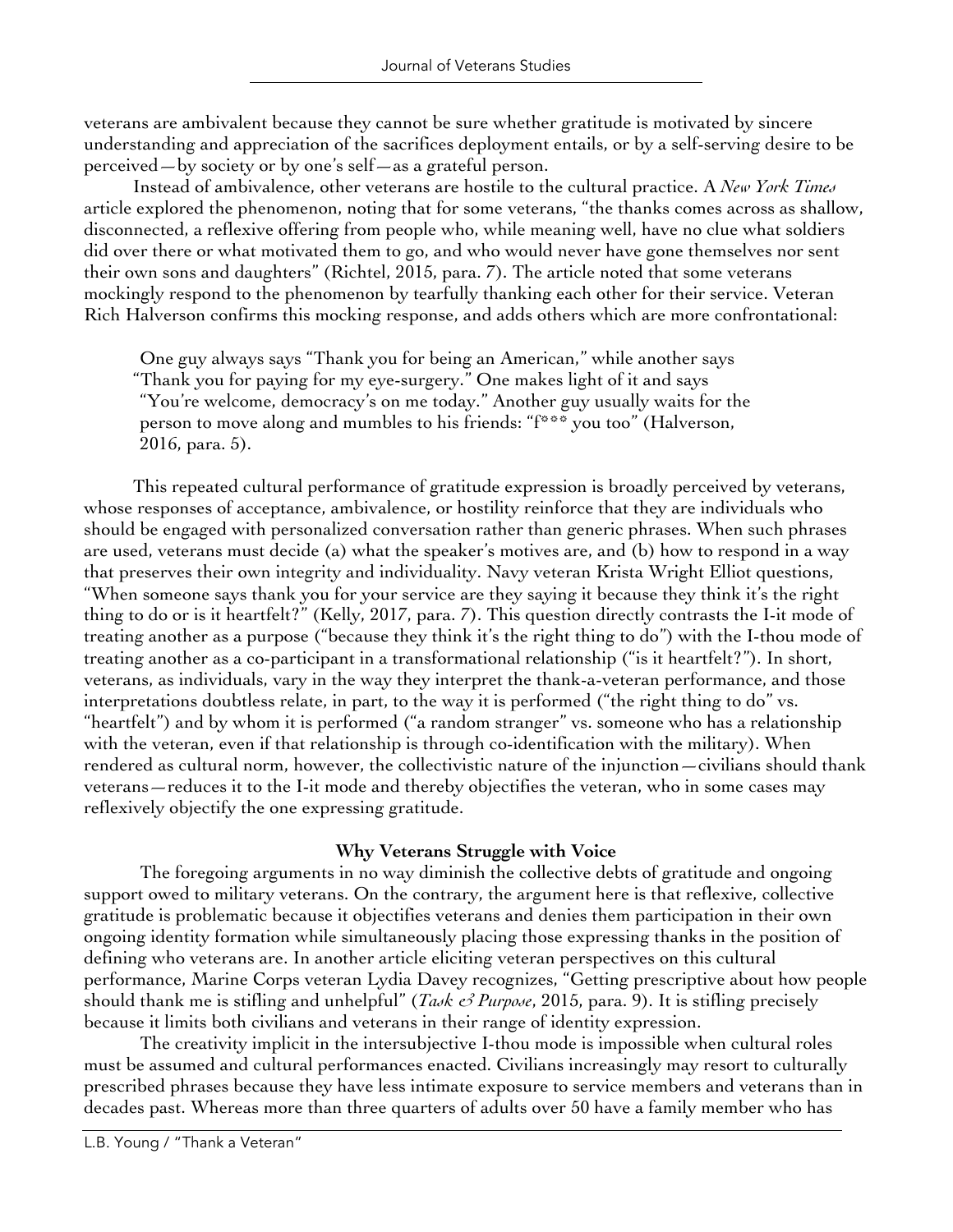served, only one third of those 18–29 do (Pew Research Center, 2011). In the absence of family models and relationships, media depictions and news stories likely become the source of information for young civilians. As a result, this younger generation needs practice engaging with veterans as individuals rather than as stereotypes. Given that returning veterans more likely are younger, stereotypical perceptions by their generational peers can feel particularly alienating. Addressing the challenges to achieving I-thou interactions is important to veterans because research shows satisfaction with social support and a sense of community are protective factors promoting successful transition to civilian life (Hachey, Sudom, Sweet, MacLean, & VanTil, 2016). Yet, satisfactory support and community require a degree of mutual disclosure and vulnerability that is difficult to achieve when the veteran is struggling to understand his or her post-deployment identity and when the community regards veterans collectively as an archetype (e.g. heroes). Veterans' reintegration challenges therefore fall into two categories: individual and relational.

## *Individual challenges*

Individual-level challenges refer to the physical, mental, and behavioral influences of deployment on the self. One theme that emerged in Durham's (2015) interviews with OEF/OIF service members regarding their family communication during deployment was a changing sense of self. Throughout the lifespan, dramatic shifts in the sense of self are disconcerting precisely because subjectivity is replaced with objectivity: the emerging self is experienced as alien to the familiar self. Adolescence is a similar experience and, like deployment, is marked by both physical and social changes, which can contribute to a sense of dislocation. The unitary "I" dis-integrates into two people: the person one was and the person one is becoming. People describe this feeling as being uncomfortable in their own skin. Until the new self is experienced as unitary, subjective, and integrated, an "I-it" relationship persists within the self, making communication with others challenging because the permanence of language and labels is ill-suited to expressing a self in flux.

A second individual-level challenge is that deployment requires communication patterns distinct from both regular military service and from civilian contexts. Of necessity, communication within the military is very task-oriented, and during deployment accurate, efficient, and circumspect communication is a requirement for survival. Heightened perceptiveness and responsiveness are crucial, but so is discretion. As a result, deployed service members tend to limit communication with higher- and lower-ranking members and also with family members (Durham, 2010). This emphasis on vigilance likely contributes to the changing sense of self, as maintaining vigilance is psychologically and physically exhausting.

A third challenge is likewise exhausting: attempting to code-switch between deployment and civilian modes of communication. Deployed service members filter or censor what they share with superiors, subordinates, and family members, but they seek support from deployed peers (Durham, 2010). The mutual dependence which develops among soldiers in war zones cultivates a sense of family among service members which may make the civilian family seem alien (Ahern et al., 2015). Advances in communication technology allow synchronous and regular communication between deployed service members and their families (Cigrang et al., 2014), which was unavailable to previous generations. Yet, significant proportions of both service members (Hinojosa, Hinojosa, & Högnäs, 2012) and their family members (Joseph & Afifi, 2010) avoid disclosure of some information. They have valid reasons for doing so, including protecting sensitive information, avoiding job distractions, or ensuring a positive interaction in case it is the final communication. One result of this frequent and active withholding, however, may be that the family and service member establish patterns in which each perceives the other more strategically—as someone to manipulate or manage into a better mood or a less distracted frame of mind. By default, strategic communication is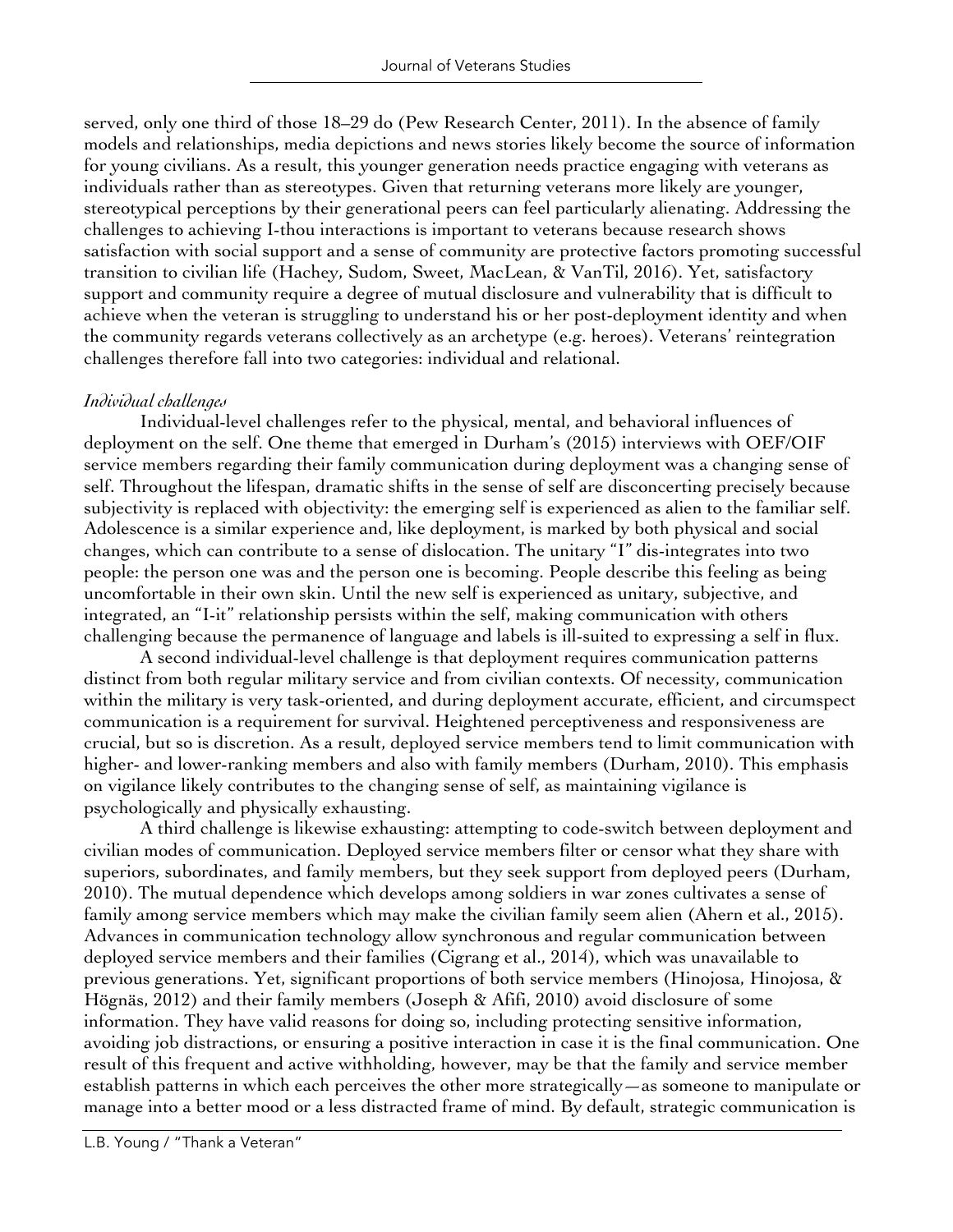an I-it mode of interaction which could leave deployed service members and veterans identifying themselves more with their military family than with the family they return to.

## *Relational challenges*

Relationship-level challenges refer to barriers to actively engaging with the family or with society. As Mokros (2003) asserts, identity is constituted in discourse, interaction, and reflection, so even the individual-level challenges above have a relational component. Although they are related, the struggles to understand one's experiences and how they have permanently altered one's sense of self are distinct from the struggles to actively engage with family and society on new, postdeployment terms.

Regarding family reintegration, a naïve assumption is that the veteran will return home and relational patterns will revert to what they were pre-deployment. Even in a best-case scenario, this outcome is unlikely because of the individual-level challenges (noted above) with which the veteran is contending. Further, partners, parents, and children mature during months-long separations and face life changes and life experiences which cannot be shared first-hand during deployment. For family members, personal changes can be magnified and accelerated by experiences of loss (e.g., from the long absence of a partner, child, or parent) and the assumption of new responsibilities and roles previously filled by the deployed service member.

The reintegration process is further complicated because individual members of military families vary in their general understanding of deployment and the stresses it entails. Experiences can range from family members with first-hand experience of their own deployment to family members with little comprehension of deployment from a service member perspective. Deployment to a warzone, moreover, entails stressors substantially different from the peacetime deployment stressors which families may have experienced (Peebles-Kleiger & Kleiger, 1994). And those veterans contending with trauma exposure and posttraumatic stress also face greater problems with family adjustment (Taft, Schumm, Panuzio, & Proctor, 2008). The I-thou mode requires adequate intersubjectivity between communicators to allow for an understanding of the other's perspective. Absent this intersubjectivity, motivation to disclose is required. Yet, for a variety of reasons, veterans and their family members may opt not to discuss or ask about the most important experiences that occurred at home and in theater during deployment.

Societal reintegration can be more challenging for the veteran than reintegration to the family context because the broader society is less aware of veteran status and has less motivation than families do to deliberately accommodate veteran transitions to civilian identities. Indeed, this lack of awareness is the impetus for "thank a veteran" campaigns, which seek to acknowledge service members and veterans within the civilian context. The need for public awareness campaigns, however, is evidence that veteran voices are often unheard within the broader civilian context.

A result of this lack of voice is that others define who returning veterans are. This shift in voice necessarily objectifies veterans who do not participate or are denied the opportunity to participate in their own post-deployment identity formation. Although sincere I-thou communication is rare among non-intimates, the societal objectification of veterans is an extreme variety of I-it interaction. Muted group theory offers a useful lens for understanding the process by which this extreme I-it became society's default mode for interacting with veterans attempting reintegration to civilian life. Initially formulated by Edwin Ardener (1972; 1975) and elaborated by Kramarae (1981) as a feminist theory to explain how women's voices are discounted and therefore women as a group are marginalized, muted group theory has been extended to explain the relative silencing of a diversity of social groups (Hechter, 2004). The theory's three primary assumptions can be likewise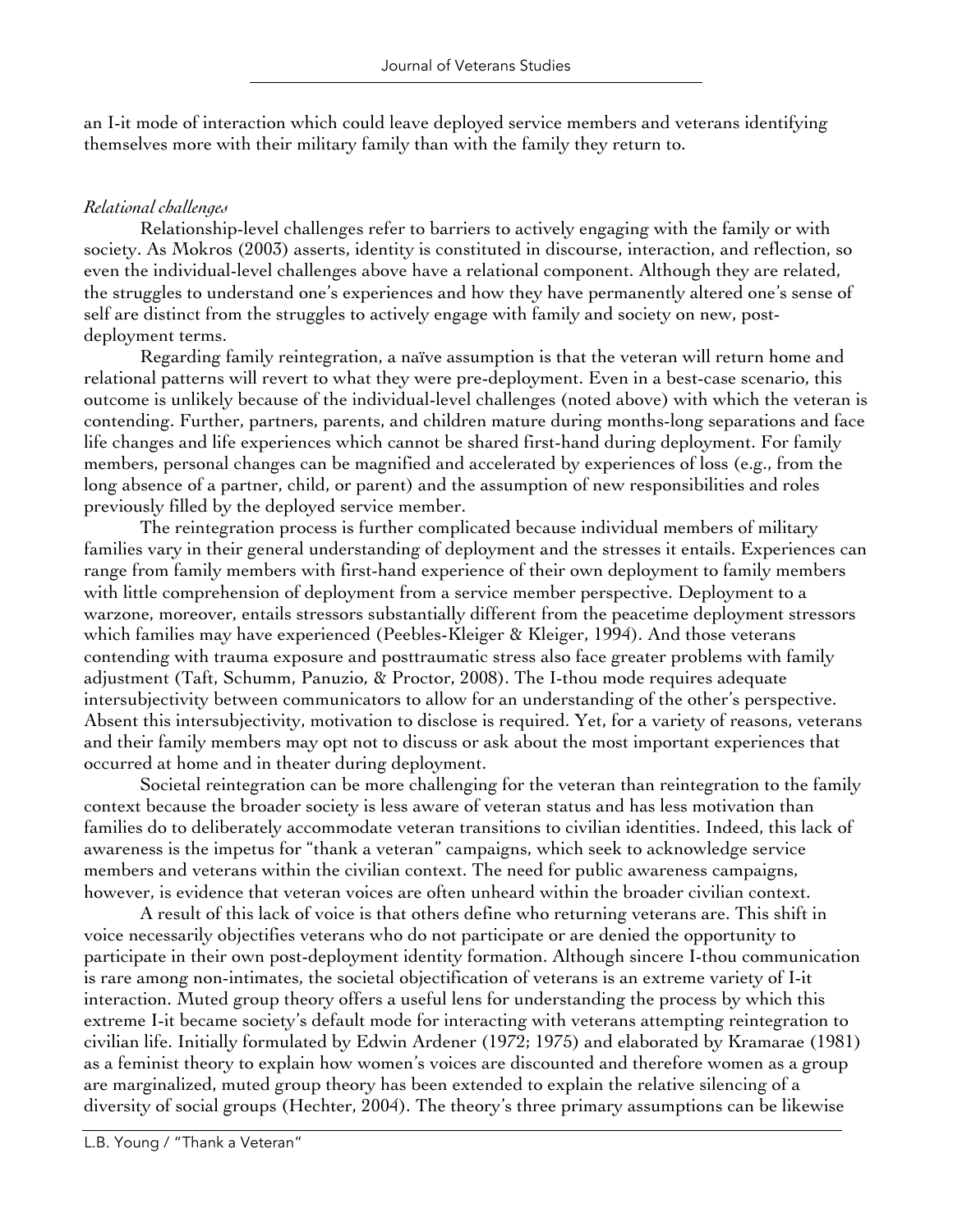applied to civilians and veterans to explain how the latter fails to articulate an identity for themselves that is widely acknowledged.

As applied to veterans, the first assumption of muted group theory states that the different experiences of veterans and civilians result in different perceptions of the world. Certainly, the term "military culture" suggests how separate the military worldview is from the mainstream of civilian life. Even when not deployed to distant countries, military personnel at work are usually physically removed from civilian life by guards and barriers, reinforcing their social separation from civilian society. The endurance of that sense of separation is recognized by mental health workers who treat veterans (Coll, Weiss, & Yarvis, 2011). Hall (2011) emphasized that clinicians' effectiveness will be hindered, "unless we understand their language, their structure, why they join, their commitment to the mission, and the role of honor and sacrifice in military service" (p. 4).

Muted group theory's second assumption holds that the dominance of civilian experiences mean that veterans struggle to articulate their experiences. Much of the research on disclosure of deployment experiences uses samples with post-traumatic stress symptoms, and among this group approximately half first disclose their traumatic experiences to a health care provider, and typically under pressure to do so (Leibowitz, Jeffreys, Copeland, & Noël, 2008). Further, 45% of those who do so perceive at least one negative response. Research on OEF/OIF veterans indicates that eventspecific disclosures of deployment experiences can be therapeutic, but the effect occurs primarily among those with supportive social networks (Hoyt, Renshaw, & Pasupathi, 2013). Thus, the evidence supports the idea that disclosure of deployment experiences is frequently not even attempted, perhaps due to anticipated negative responses or lack of supportive audiences, or for other reasons.

The third assumption of muted group theory holds that veterans must translate their experiences into civilian language in order to participate in civilian life. The challenge of speaking about deployment experiences was framed above as both an individual challenge of relinquishing military secrecy and task-focus and a family context challenge of resuming "normal" (i.e. civilian) conversation topics and patterns. Muted group theory suggests that, in a larger societal context, military veterans must actually (re-)learn civilian "language." That challenge has increased in recent decades, with the gap between military and civilian life growing due to multiple factors, including lack of a draft. Even before OEF/OIF, researchers had established The Project on the Gap Between the Military and Civilian Society (Feaver & Kohn, 2001), which addressed a problem previously articulated by Secretary of Defense Richard Cohen as: "a chasm developing between the military and civilian worlds, where the civilian world doesn't fully grasp the mission of the military, and the military doesn't understand why the memories of our citizens and civilian policy makers are so short, or why the criticism is so quick and so unrelenting" (quoted in Feaver & Kohn, 2000, p. 29).

Such criticism has not abated during the era of two protracted wars and the ongoing war on terror. Veterans are presumably not eager to explain themselves or their mission to a civilian audience with potentially critical or uninformed opinions on the wars or the way they have been conducted. Even when an audience is approving of the wars or the veterans who served in them, as muted group theory holds, veterans would struggle to translate the experience of war into language that would be appropriate and comprehensible to a civilian interlocutor within the confines of a social conversation. So, whether due to anticipated criticism or the inadequacy of language, the typical result is a veteran population, which mutes itself.

## **How Society Objectifies Veterans**

In the relative absence of veteran voices, mainstream civilian culture discursively constructs the veteran identity through two primary means: elevation and instrumentation. Whereas muted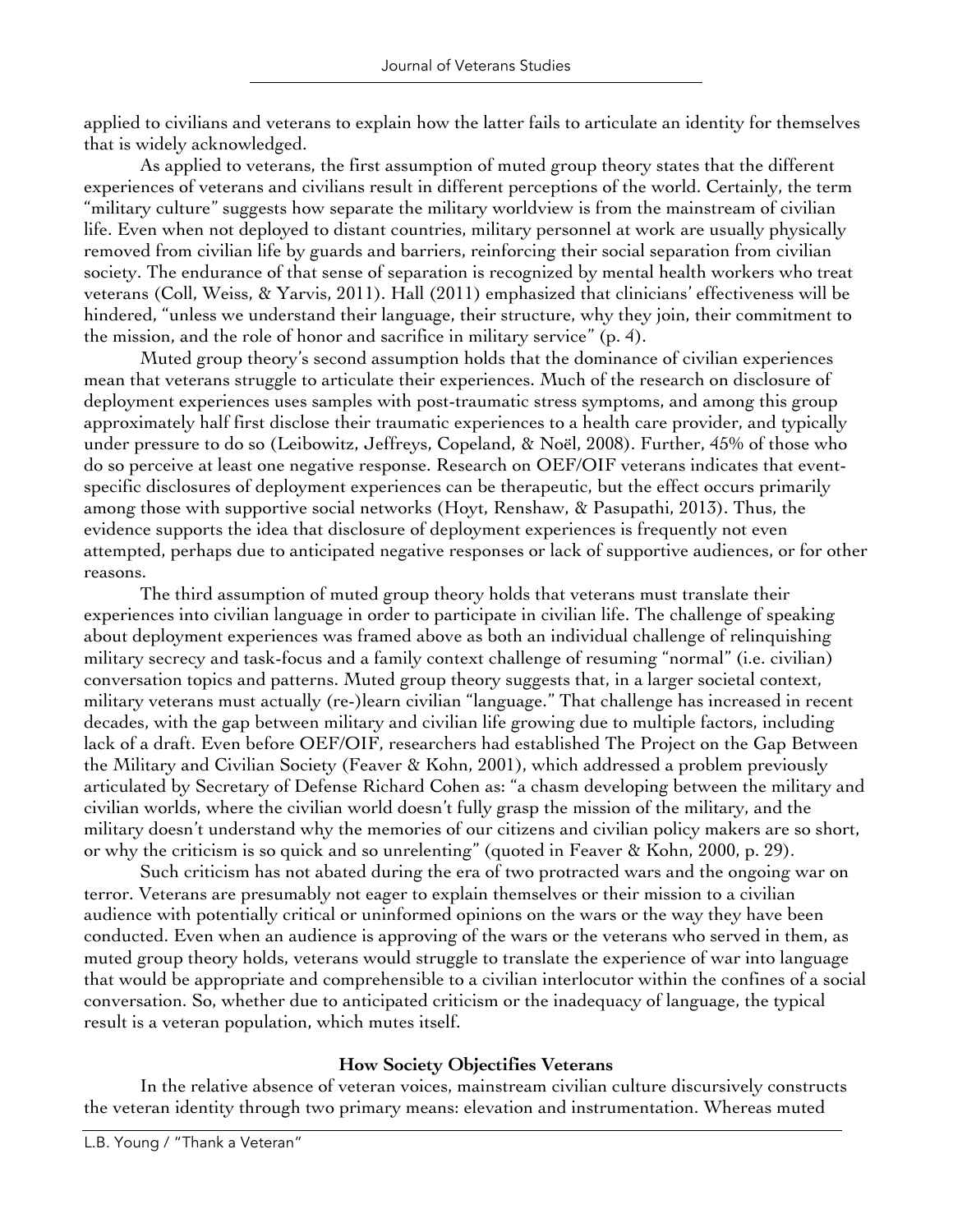group theory typically denigrates less powerful groups (e.g. women and African Americans), the veterans are instead elevated in status, although the outcome is the same. Army veteran Ryan Kaufman expresses a common sentiment in saying, "Welcome home with a handshake is enough for me. Please do not place me on a pedestal" (*Task & Purpose*, 2015, para. 6). His preference for the nonverbal gesture is revealing because nonverbal communication is analog rather than digital (Bateson, 1972). Analog messages convey meaning in relationship to something else, thus a handshake necessarily communicates connection, although the meaning is open to interpretation by the sender and receiver. Language, on the other hand, is digital communication; it is representational and precise. Thus, "thank you" is much more restricted in potential meanings whereas a handshake is much more open to interpretation, in much the same way a digital clock is more precise than an analog clock. When engaging veterans, the analog communication code (e.g. a smile, a handshake) permits more flexibility and creativity in discursively constructing veteran experiences and identities.

By contrast, the digital code of speech is more definitive and therefore more restrictive, particularly when exalted terms like "hero" are used. Former Army Ranger Rory Fanning, who served two tours in OEF before turning into a conscientious objector, noted, "We use the term hero in part because it makes us feel good and in part because it shuts soldiers up (which, believe me, makes the rest of us feel better)" (Fanning, 2014, para. 27). Even when the term is deployed sincerely rather than strategically, it can have the effect of muting the veteran. Cara Hoffman is a novelist and sister of a combat veteran who spent three years interviewing soldiers and their families. She blames the use of terms like hero for the reluctance of veterans to seek help for post-traumatic stress and other mental health problems:

It sounds like praise, but it can be dangerously dismissive. The problem is that "hero" refers to a character, a protagonist, something in fiction, not to a person, and using this word can hurt the very people it's meant to laud. While meant to create a sense of honor, it can also buy silence, prevent discourse and benefit those in power more than those navigating the new terrain of home after combat. If you are a hero, part of your character is stoic sacrifice, silence. This makes it difficult for others to see you as flawed, human, vulnerable or exploited. And it makes it even more difficult for you to reach out when you need help. (Hoffman, 2014, para. 4)

In elaborating on motivations in his dramatistic theory, Burke describes god-terms as "names for the ultimates of motivation" (1969, p. 74). Weaver elaborates the concept to represent ""rhetorical absolutes"—the terms to which the very highest respect is paid" (1985, p. 212). "Hero" is clearly a god-term, but is also, as Hoffman noted, a character or social role—to which the very highest respect is paid. In a *Parade* magazine article titled "Why you should thank a veteran," the author credits veterans with securing the defining national virtues and sets an impossible standard of gratitude expression for civilians: "Next time you exercise the freedom of speech, to vote, to move freely about the country, to protect your family, and gather in your house of worship, you should thank a veteran" (Bolton, 2016, para. 3). One problem for the veteran hero is that from such an elevated perch one may only face the prospect of losing respect. Maintaining the heroic image by playing the role is exhausting, and it also feels false, as the term is typically applied by those who know little about the veteran at a personal level or the military at the organizational level. Marine James Kelly (2017) confirmed this perception among veterans that civilians' thanks too often reveal they know little about the individual or about the military, and have not attempted to learn:

Like any organization, we have our screw-ups, our opportunists and people that joined for the wrong reasons. The simple psychology behind [resistance to thanks] is this: we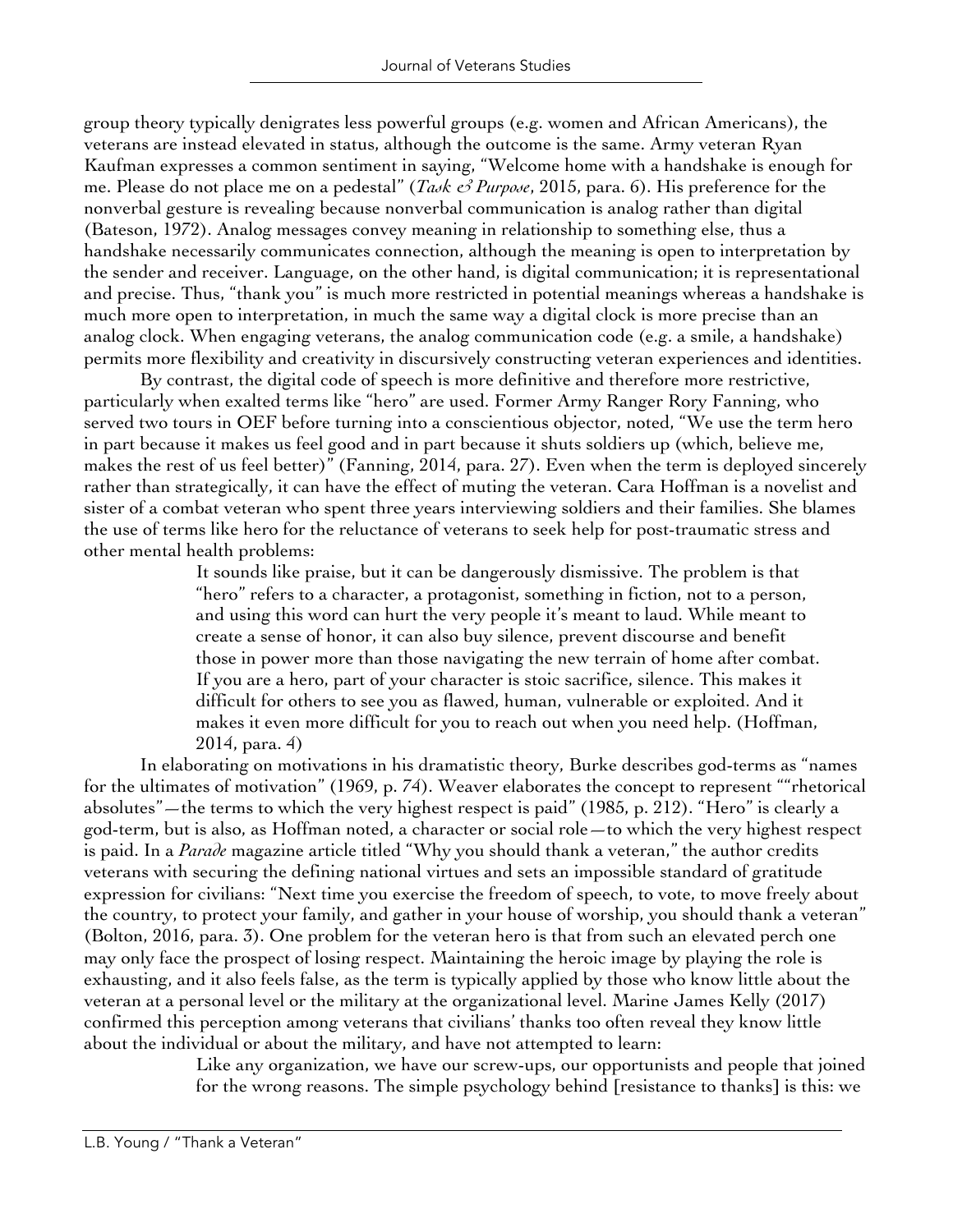don't feel like we did anything special. This is a universal feeling among veterans. (para. 3)

The desire to eschew the hero god-term is evident even among those to whom the label most accurately applies. Writing in the military news outlet, *Stars and Stripes*, Leo Shane said of the five living Medal of Honor recipients:

The common thread between the survivors' stories has been their humility, even compared to the proud-without-boasting heroes of the past. All of them said they were just doing their job, that any other service member would have done the same, that they aren't inherently different than any other American who joined the military. (2013, para. 11)

The elevation of veterans to heroes reflexively meriting thanks and respect by definition renders them cultural objects of adoration. Others who fill similar cultural roles include first responders, police officers, and teachers. As objects of reflexive adoration, the only possible mode of communication with them is the I-it mode. The resulting discourse is monologic (vs. dialogic) and reinforces the privilege of the civilian expressing gratitude to define the identity of the veteran by selecting language and vocabulary the veteran cannot refute without undermining his or her own attempts to reintegrate into a civilian society where the appropriate response is a "thank you" and a smile.

A second means by which the process of objectification takes place is through instrumentation. Buber (1958) criticizes the I-it mode precisely because it treats human beings as objects to be used for an instrumental purpose. If elevating veterans begins the process of stripping agency from veterans, treating those veterans instrumentally completes the process. The purposes of civilians discursively constructing veterans may vary. Some may simply want to feel they have done a good deed, as when they thank a veteran—any veteran. Others may use language instrumentally to silence veterans and thereby avoid uncomfortable or challenging conversations. Fanning notes this instrumental use of language when he says, "Thank yous to heroes discourage dissent, which is one reason military bureaucrats feed off the term" (Fanning, 2014, para. 27).

Others may be more strategic still in their instrumental veteran discourse, using veterans to advance commercial or political ends. Such objectification explicitly illustrates the processes by which society mutes veterans and creates a social context in which veterans struggle to define themselves, even in interpersonal relationships. Some objectify veterans to achieve commercial ends. A *Forbes* article titled "9 ways to say thank you on veterans day (and maybe even get a tax break)," includes the potential dollar value of tax credits for hiring veterans and guidelines for donating appreciated securities to enhance income tax deductions (Erb, 2013). Even those recommendations benefit veterans. More suspect are commercial messages that clearly use veteran discourses to achieve financial aims which benefit veterans not at all. Online retailer Amazon offers dozens of patriot-themed items on its Veterans Day page, where it declares, "We look forward to helping you celebrate the service of U.S. military veterans" (Amazon.com, 2016, para. 4). Even the dead are commemorated via retail discounts. Similar to other large retailers, Walmart issues the invitation: "On Memorial Day, don't miss out on Walmart's great savings" (Walmart, 2016, para. 1).

In addition to commercial objectification of veterans is political objectification. For example, the Obama administration's offer to accept at least 10,000 Syrian refugees for resettlement was forcefully opposed on several grounds. One of the counter-arguments held that assistance should not be provided to non-citizens when U.S. veterans are in need of aid, as if budgeters were threatening to divert VA funds for that purpose. In February 2016, Breitbart reported the Islamic Center of Irving, Texas was the site of an armed protest under the banner, "Veterans before Refugees" (Hope, 2016). The rally organizers, the Bureau of American Islamic Relations, issued a statement claiming, "We will not allow Syrian refugees to come here from a war zone while thousands of veterans are sleeping on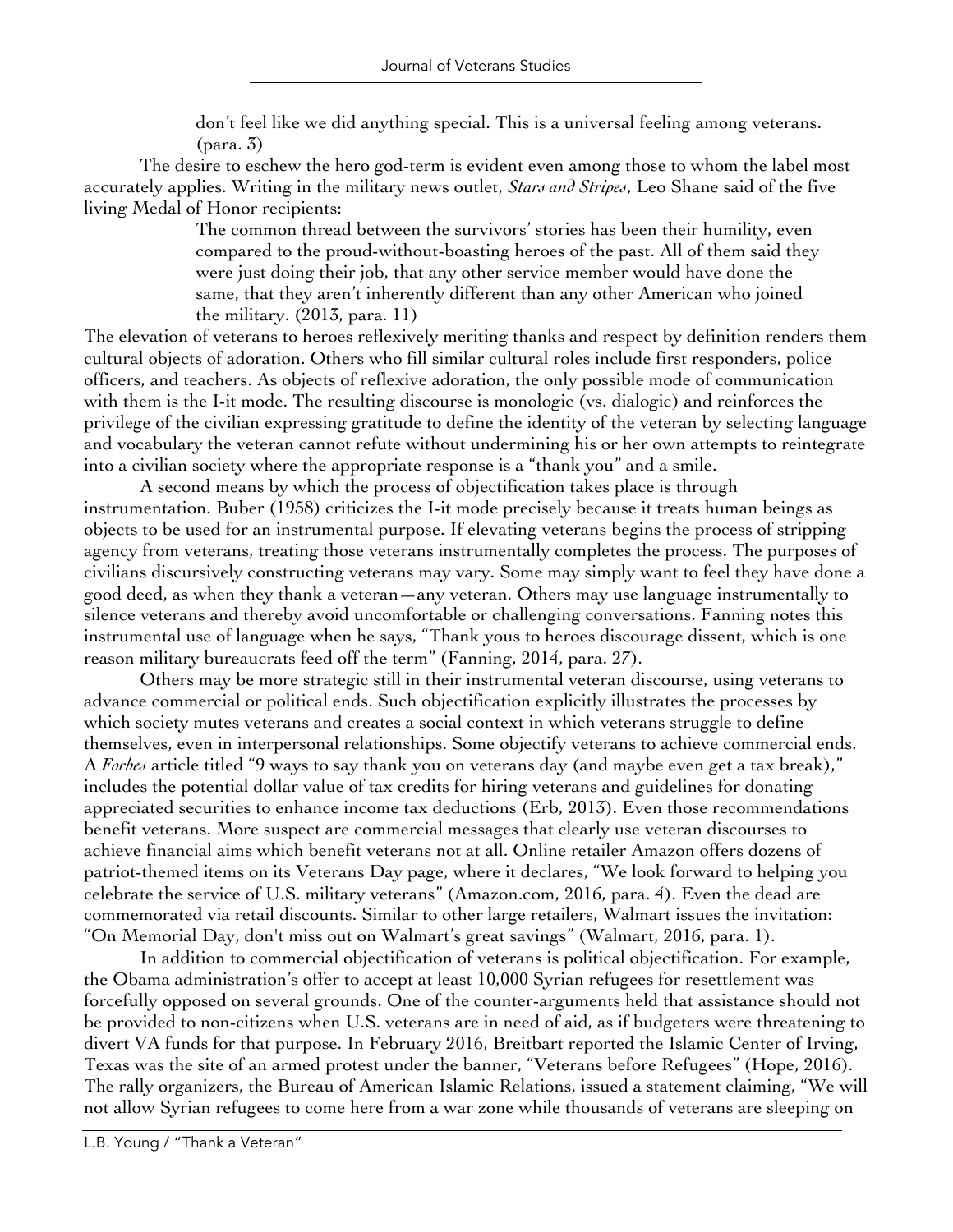the streets and dying waiting for the VA healthcare they were promised when they took the oath" (para. 2).

Breitbart is a media outlet of the alt-right and widely criticized for failures to confirm the accuracy of its stories (Carroll, 2016). Yet, in an age of social media and fake news, discourses which are plausible even to a minority of people may attain a level of cultural circulation unattainable in the pre-Internet age. As early as 2014, FactCheck.org disproved a campaign claim by Rep. Bill Cassidy that his opponent, Sen. Mary Landrieu, voted to fund benefits for immigrants and deny benefits to veterans (Farley, 2014). As the Syrian refugee crisis became more urgent, the nationality of the immigrants in this discourse became more specific. On August 7, 2016, Snopes.com refuted a widely reported claim that President Obama cut \$2.6 billion in veterans spending in order to support Syrian refugees in the United States (LaCapria, 2016). Using veterans for both political and commercial ends, a "Veterans Before Refugees" t-shirt is available for \$21.95 online from GruntStyle.com of Carol Stream, Illinois (Grunt Style, 2016). Its website notes, "We support Americans and our Veterans who are willing to die for your freedoms" (para. 2) and the shirts are "designed, printed, shipped by the proud veterans & patriots of Grunt Style" (para. 6).

Veterans have been similarly invoked for a variety of other political agendas. When Chelsea Manning, serving time for espionage in Fort Leavenworth, sought gender-reassignment surgery, online comments to the story on TheBlaze.com immediately and repeatedly noted the challenges faced by veterans seeking help through the Department of Veterans Affairs (Street, 2016). When San Francisco 49ers quarterback Colin Kaepernick began protesting police shootings of African Americans by kneeling during the national anthem, many agreed with his former teammate, Alex Boone: "You should have some [expletive] respect for people who served, especially people that lost their life to protect our freedom" (Jacobs, 2016, para. 4).

Among politicians, patriotism and military reverence have long been themes of campaign rhetoric. During the last presidential election, Donald Trump's strategic employment of veteran rhetoric was particularly pronounced, given the minor scandal after evidence surfaced that he failed to fulfill his high-profile promise to fund veterans' charities (Bethea, 2016). By early fall, 2016, the Secretary of Veterans Affairs publicly stated, "I don't think veterans should be used for political reasons" (Wolfson, 2016, para. 5). In keeping with muted group theory, that criticism received far less coverage than the original invocation of veterans for political purposes. As long as veterans embody the god-term "hero" they will be susceptible to strategic political discourse, but that discourse is increasingly controlled by those who are not veterans and therefore have little say in how they are used.

In the current Congress, only 20% of senators and 19% of representatives have military service backgrounds, a decline from more than 70% in the 1970s (Geiger & Gramlich, 2017). That decline parallels a decline in the general population: the proportion of U.S. adults with military experience declined from 18% in 1980 to only 8% in 2014 (Livingston, 2016). In short, as those with the most social influence talk to others about veterans and their concerns, increasingly neither party has any direct experience as a service member. Even when the speakers and listeners have benevolent motivations, excluding veterans from conversations which construct their societal and self-perceptions is problematic because veterans then become an object to be talked about (I-it) rather than people to be talked with (I-thou).

## **Recommendations to Communicating in I-Thou Mode**

Finding ways to counter the I-it objectifying mode of discourse is itself challenging, given that Buber notes it is pervasive in modern society. Yet, even if I-thou encounters do not become normative, efforts to cultivate them could mitigate the alienating effects of I-it experiences, which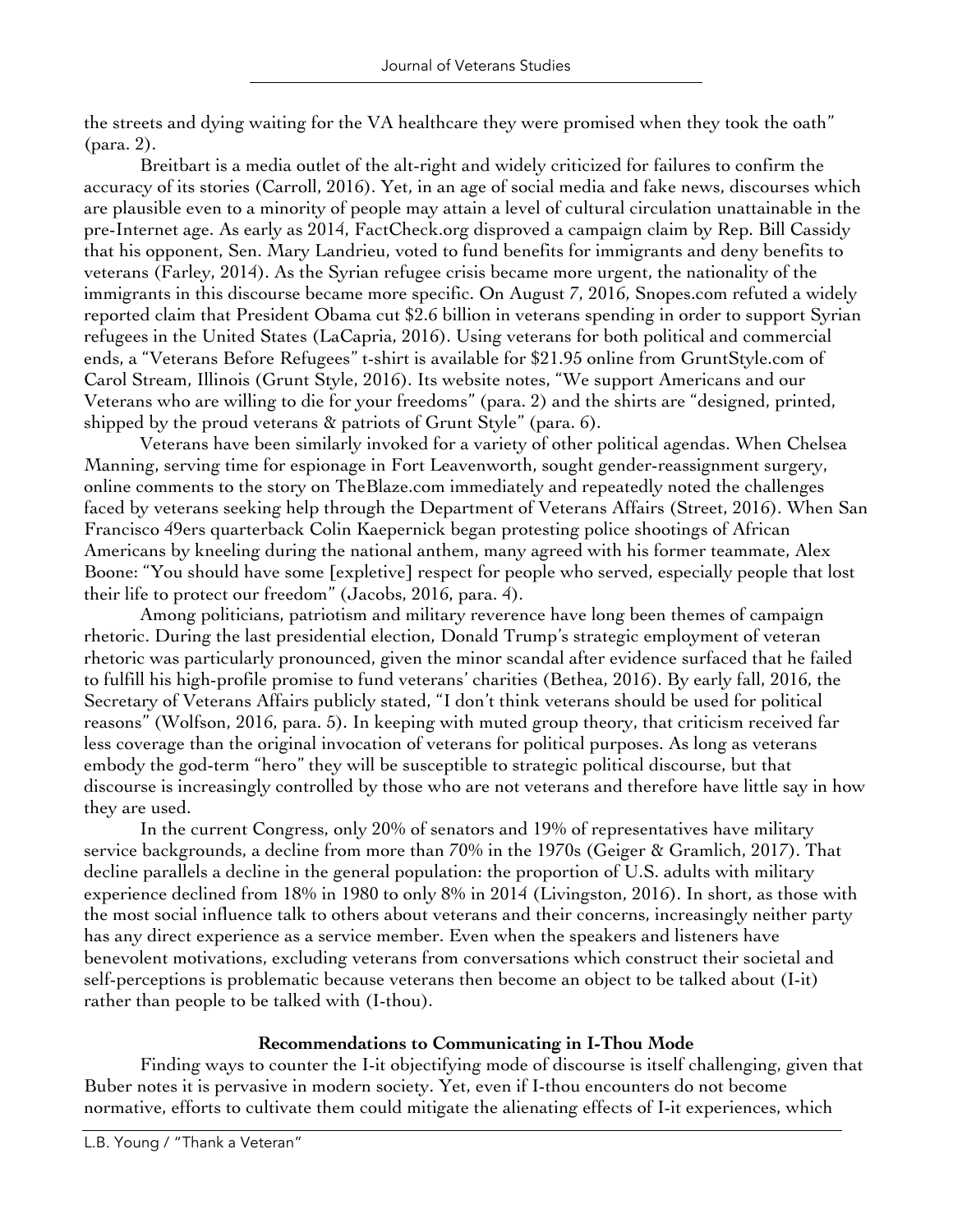objectify veterans and strip them of agency, particularly during difficult times of transition to civilian life. Numerous articles and books have suggested useful strategies that both veterans and civilians might employ to humanize the other. A few of those strategies merit mention here.

### *Recommendations for veterans*

Veterans should look for ways to resist objectification by asserting their individual and collective voices in conversations which exclude them. I-thou relationships are possible only when both parties are willing to disclose intimate information and to listen. So one recommendation is for veterans to start talking: to seek a supportive listener or group and to share deployment experiences in a safe interpersonal context. Supportive family members, fellow veterans, and counselors are candidates for this role.

Second, veterans should develop and practice effective responses to those who objectify them, inadvertently or strategically. For inadvertent objectification such as, "Thank you for your service," the response will depend on the veteran's comfort with such remarks. Those who are comfortable with a benign statement of appreciation can simply say, "Thank you." Those who are uncomfortable should consider why they are uncomfortable and generate a nonthreatening way to equalize the engagement rather than feeling placed in an objective position. One potential response might take control of the exchange: "I appreciate it, but so many other people deserve those thanks. Let me tell you about my wife's sacrifices." Another response could emphasize equality between the civilian and the veteran: "Thanks. All of us are threatened by global terrorism and I think all of us do our part to fight it—or at least we should!" Veterans can also restore subjectivity by requesting the speaker respond: "Thank you for saying that. Do you have a military background?"

Third, veterans can counter their objectification at a societal level by using traditional and new media to amplify their voices. Individually, veterans who oppose commercial and political use of the military should publicly voice their opposition through calls to broadcast programs, letters to newspapers and magazines, and posts to social media. In doing so, they are likely to find many allies among civilians, veterans, and active-duty service members. Persistent and credible statements of opposition to glib and manipulative invocations of veterans would eventually stigmatize the practice and alter the cultural context which currently permits it.

Collectively, veterans should continue to become politically and socially active through groups like Iraq and Afghanistan Veterans of America, the American Legion, and the Veterans of Foreign Wars. Participating in groups which span the political spectrum would reinforce the idea that service members and veterans remain individuals: their common mission and service does not erase their individuality or humanity. Returning veterans do not need additional expectations placed on them, but if those veterans collectively become more willing to disclose general or specific thoughts on their deployment experiences, the disclosures could dramatically shift popular understanding of veterans and ultimately could benefit the veterans themselves.

## *Recommendations for civilians*

Civilians, too, bear a responsibility for engaging with veterans in an I-thou mode. West and Turner (2010) suggest several strategies for avoiding the muting of marginalized groups. Two of these strategies could be adapted for elevated groups like veterans. The first is to identify silencing factors, much as this article and similar popular press articles have attempted to do (e.g. Klay, 2014). The second is to embrace military discourse in a way that would allow veterans to communicate more, or more often, in terms which foster easier expression of deployment experiences. To achieve this, civilians could familiarize themselves with a range of deployment experiences through veteran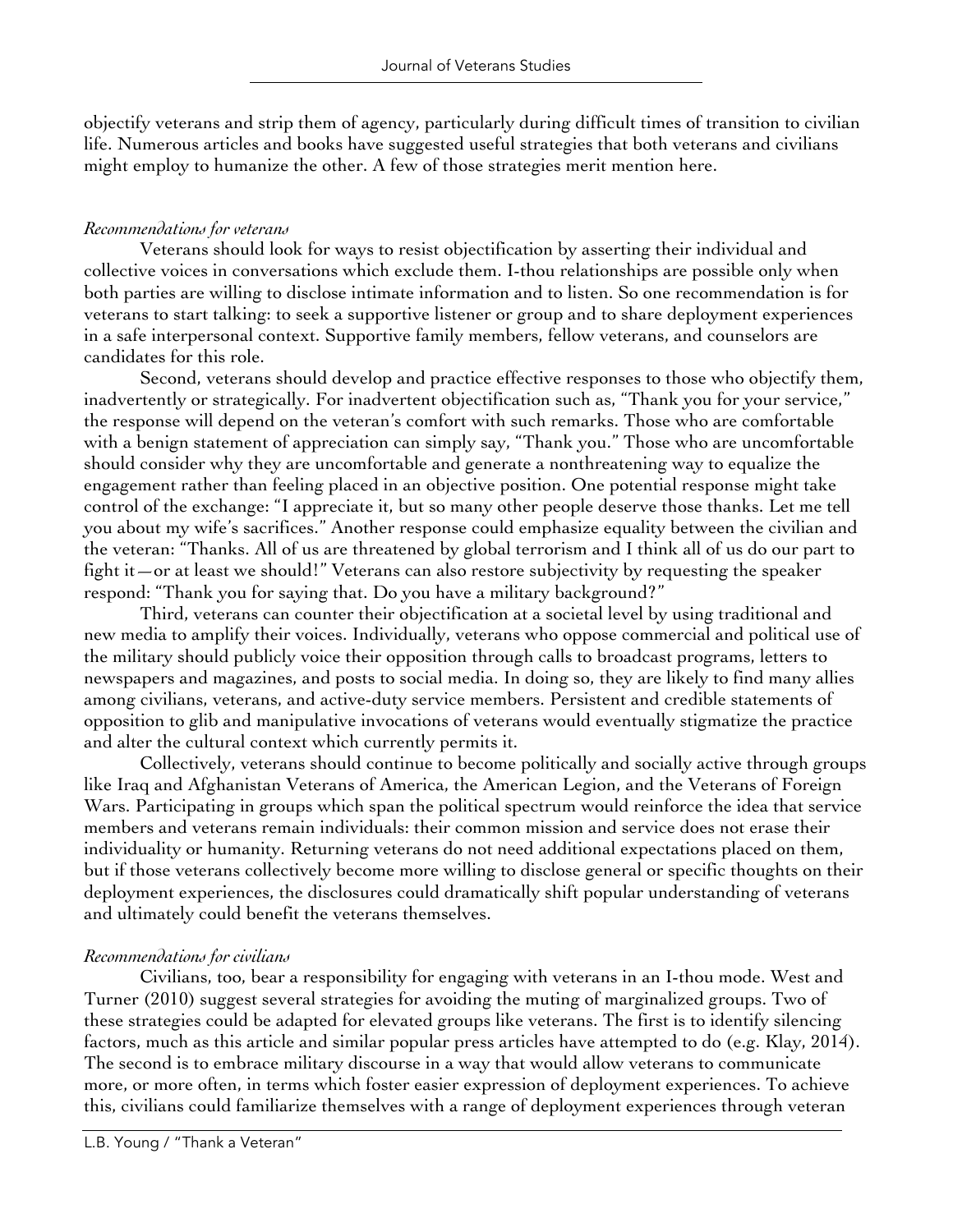narratives available online and in the mass media. First person accounts would provide the most authentic and least sensationalized representations and those which include analog (nonverbal) cues might convey the experiences more fully than written accounts. Thus, the American Folklife Center's Veterans History Project (http://www.loc.gov/vets/) and StoryCorps (https://storycorps.org/listen/) provide audio access to compelling monologues and interviews with veterans from a range of backgrounds and with a range of experiences. Similarly, YouTube (www.youtube.com) has channels for *Frontline* (presenting ground perspectives on war) and for the Veterans History Project (presenting recalled experiences of deployment).

Civilians could also participate occasionally in encounters in which they are the minority and military and veteran voices are dominant. Attending public events on military installations is an excellent way to meet and talk with veterans and the context inevitably requires a broader conversation than a simple, "thank you for your service." On military bases, service members and veterans are in a position to vividly describe the military and their place within it. Beyond attending events, organizations are eager to enlist civilian volunteers to work alongside veterans on a one-time or ongoing basis. VA Voluntary Service (https://www.volunteer.va.gov/) and the Honor Flight Network (https://www.honorflight.org/) are two of the better known organizations seeking both civilian and veteran volunteers.

In casual conversations, civilians who position themselves as listeners rather than talkers may achieve Buber's (1958) dialogic encounter, an I-thou relationship. Inviting a veteran to share experiences of deployment risks objectifying the civilian as receptacle, perpetuating an I-it encounter. At worst, however, if this possibility materializes it may temporarily alleviate the veteran's burden of maintaining the hero role. Of course, disclosures may be traumatic, so civilians who do not know the veteran well might ask specifically about positive experiences, such as the funniest thing that happened in Iraq. Research by Hoyt and Renshaw (2014) indicated that disclosure of positive deployment-associated emotions is a protective factor against post-traumatic stress, particularly if the audience includes civilians. Alternatively, civilians can shift the focus from deployment to the present. Marine James Kelly wrote, "If you run into a vet that doesn't want to talk about it, ask what he or she is doing now. Are they going to school? Where do they work now that they are out? Help destroy the anonymity that many vets feel" (2017, para. 9). Halverson offers similar advice: "So the next time you meet a veteran, don't say, "Thank you for your service"; instead try shaking their hand and saying, "Welcome home, how was it, and how are you?" (2016, para. 33).

Finally, civilians should resist the cultural impulse to label any veteran a "hero" and to reflexively thank veterans for their service, but expressing gratitude should not be avoided altogether. One approach is to offer a rationale for the thanks: "I lost a college friend on 9/11, so I want to thank you for serving in our military." Offering a reason humanizes the civilian and offers the veteran a range of potential responses beyond, "You're welcome." The exchange is open rather than closed. Similarly, rather than disclose about themselves, civilians could initially find out about the veteran. When asked how civilians should express thanks, Navy Reservist Marissa Cruz stated, "Talk to me. Ask me what my job entails, what I enjoy about the military or why I chose to serve. Not because I like talking about myself, but because it's a more meaningful way to engage if you have a better understanding of what you're actually offering thanks for" (*Task & Purpose*, 2015, para. 15). This statement eloquently clarifies that the adjustment challenges faced by returning veterans are equally civilian problems and ultimately societal problems. Only when citizens of a democracy understand the significant challenges and sacrifices entailed in deployment and reintegration can that society make wise decisions regarding war and its repercussions. Those decisions are contingent upon authentic interpersonal engagement between a society's warriors and its civilians.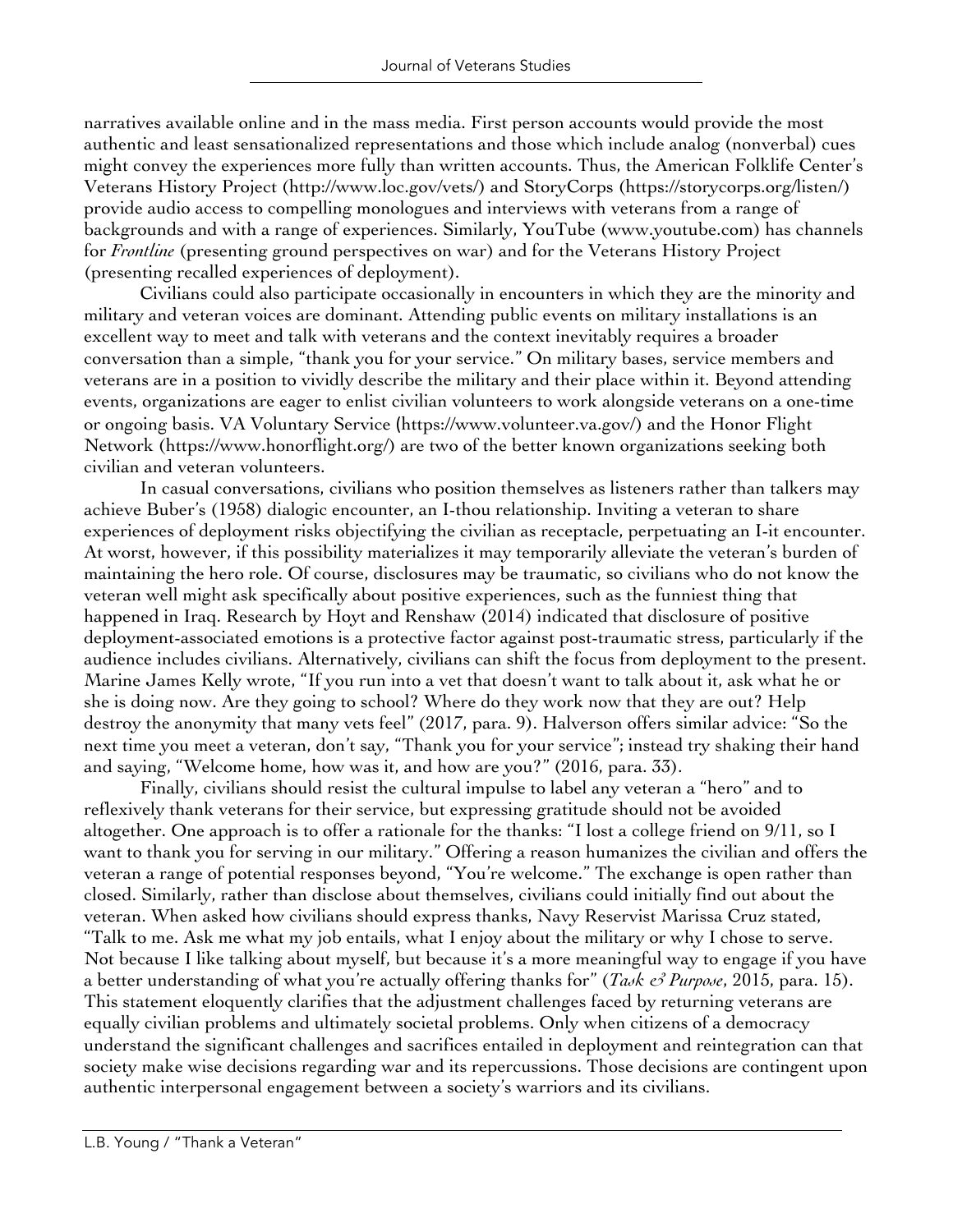#### **Conclusions**

This article used Buber's (1958) two modes of discourse to explain how military veterans reintegrating into civilian life are often objectified through discursive processes of elevation and instrumentation. The widening gap between military and civilian culture increases the likelihood that veterans will be assigned the hero role and thereby stripped of agency and muted. Restoring the voice of veterans, collectively and individually, requires deliberate and sustained effort by both veterans and civilians, but shifting from objectifying I-it experiences to intersubjective I-thou encounters with veterans could dramatically improve the well-being of both veterans and the society which produced them. Such an improvement would be the ultimate expression of thanks for their service.

#### **References**

Ahern, J., Worthen, M., Masters, J., Lippman, S. A., Ozer, E. J., & Moos, R. (2015). The challenges of Afghanistan and Iraq veterans' transition from military to civilian life and approaches to reconnection. *PloS one, 10*(7), e0128599. doi:10.1371/journal.pone.0128599

Amazon.com. (2016, November 11). Veterans Day. *Amazon.com.* Retrieved from: https://www.amazon.com/b?node=6361269011

- Ardener, E. (1972). Belief and the problem of women. In J. S. La Fontaine (Ed.), *The interpretation of ritual: Essays in honour of A.I. Richards* (Routledge Library ed., pp. 135–158). New York: Routledge.
- Ardener, E. (1975). "Belief and the problem of women" and "the 'problem' revisited." In S. Ardener (Ed.), *Perceiving women* (pp. 1–27). London: Malaby Press.

Bateson, G. (1972). *Steps to an ecology of mind*. Chicago: The University of Chicago Press.

- Bethea, N. (2016, June 2). Veterans aren't campaign props. *The New York Times*. Retrieved from: http://www.nytimes.com/2016/06/02/opinion/campaign-stops/veterans-arent-campaignprops.html
- Bolton, T. (2016, November 10). Why you should thank a veteran. *Parade.* Retrieved from: http://parade.com/522965/tamrabolton/why-you-should-thank-a-veteran/

Buber, M. (1958). *I and thou* (R. G. Smith, Trans. 2nd ed.). New York: Scribner.

Burke, K. (1969). *A grammar of motives*. Berkeley, CA: University of California Press.

- Carroll, R. (2016, December 15). How Breitbart and the conservative right opened a new front in the war on fake news. *The Guardian.* Retrieved from: https://www.theguardian.com/usnews/2016/dec/15/breitbart-fake-news-right-trump
- Cigrang, J. A., Wayne Talcott, G., Tatum, J., Baker, M., Cassidy, D., Sonnek, S., . . . Smith Slep, A. M. (2014). Intimate partner communication from the war zone: A prospective study of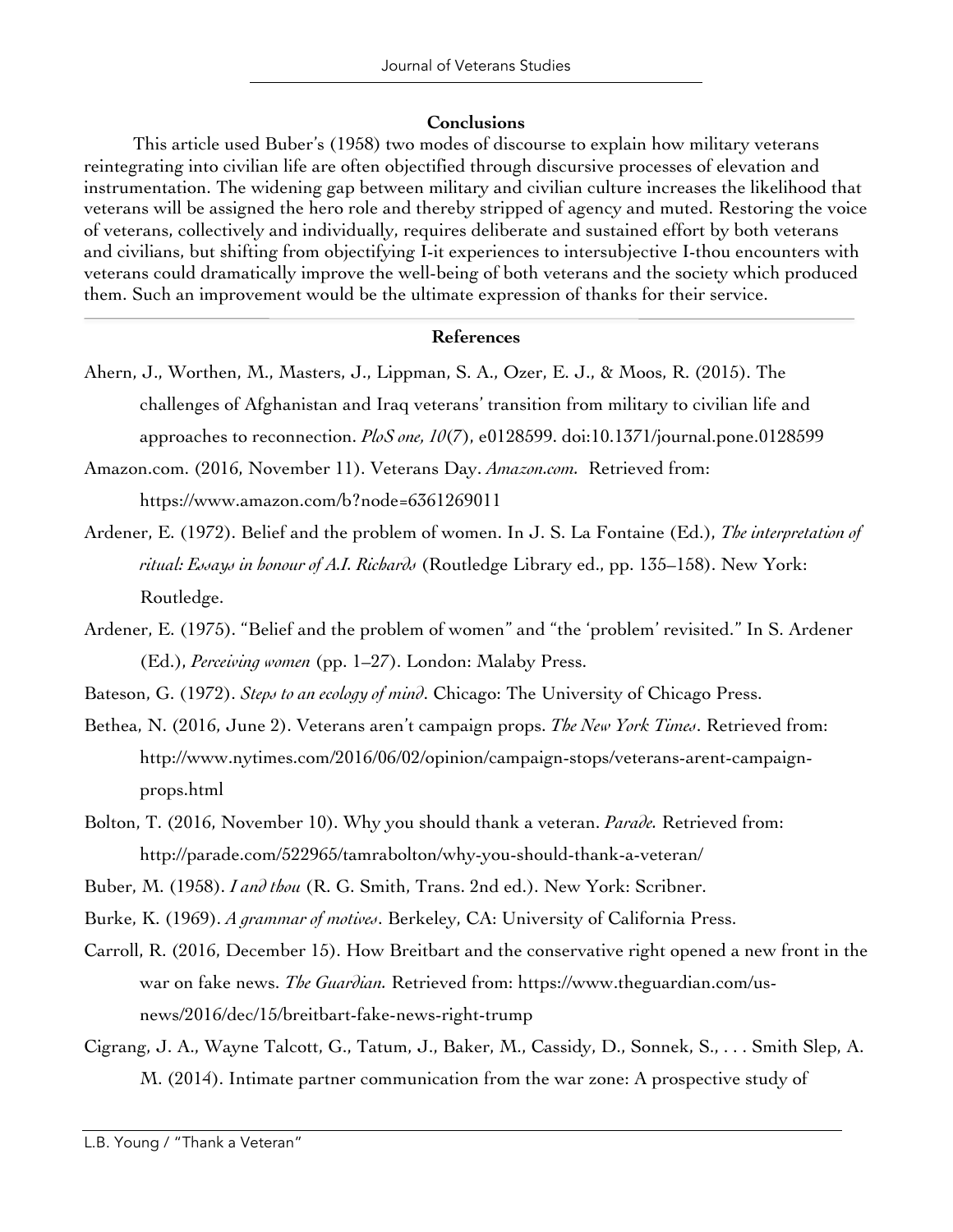relationship functioning, communication frequency, and combat effectiveness. *Journal of Marital and Family Therapy, 40*(3), 332–343. doi:10.1111/jmft.12043

- Coll, J. E., Weiss, E. L., & Yarvis, J. S. (2011). No one leaves unchanged: Insights for civilian mental health care professionals into the military experience and culture. *Social Work in Health Care, 50*(7), 487–500. doi:10.1080/00981389.2010.528727
- Durham, S. W. (2010). In their own words: Staying connected in a combat environment. *Military Medicine*, 175(8), 554–559.
- Durham, S. W. (2015). Service members' experiences in staying connected with family while deployed. *Advances in Nursing Science, 38*(4), 279–297. doi:10.1097/ans.0000000000000090
- Eisen, S. V., Schultz, M. R., Vogt, D., Glickman, M. E., Elwy, A. R., Drainoni, M.-L., . . . Martin, J. (2012). Mental and physical health status and alcohol and drug use following return from deployment to Iraq or Afghanistan. *American Journal of Public Health, 102*(S1), S66–S73. doi:10.2105/AJPH.2011.300609
- Erb, K. P. (2013). 9 ways to say thank you on Veterans Day (and maybe even get a tax break). *Forbes.* Retrieved from: http://www.forbes.com/sites/kellyphillipserb/2013/11/11/9-ways-tosay-thank-you-on-veterans-day-and-maybe-even-get-a-tax-break/
- Fanning, R. (2014, October 26). Thank you for your valor, thank you for your service, thank you, thank you, thank you... *TomDispatch.com.* Retrieved from: http://www.tomdispatch.com/blog/175912/
- Farley, R. (2014, September 19). False choice: Veterans vs. Immigrants. *FactCheck.org.* Retrieved from: http://www.factcheck.org/2014/09/false-choice-veterans-vs-immigrants/
- Feaver, P. D., & Kohn, R. H. (2000). The gap: Soldiers, civilians and their mutual misunderstanding. *The National Interest,* (61), 29–37.
- Feaver, P. D., & Kohn, R. H. (Eds.). (2001). *Soldiers and civilians: The civil-military gap and American national security*. Cambridge, MA: MIT Press.
- Geiger, A., & Gramlich, J. (2017, February 2). The changing face of congress in 5 charts. *Pew Research Center: Fact Tank.* Retrieved: from http://www.pewresearch.org/facttank/2017/02/02/the-changing-face-of-congress-in-5-charts/
- Grunt Style. (2016). Veterans before refugees. *GruntStyle.com.* Retrieved from: https://www.gruntstyle.com/products/veterans-before-refugees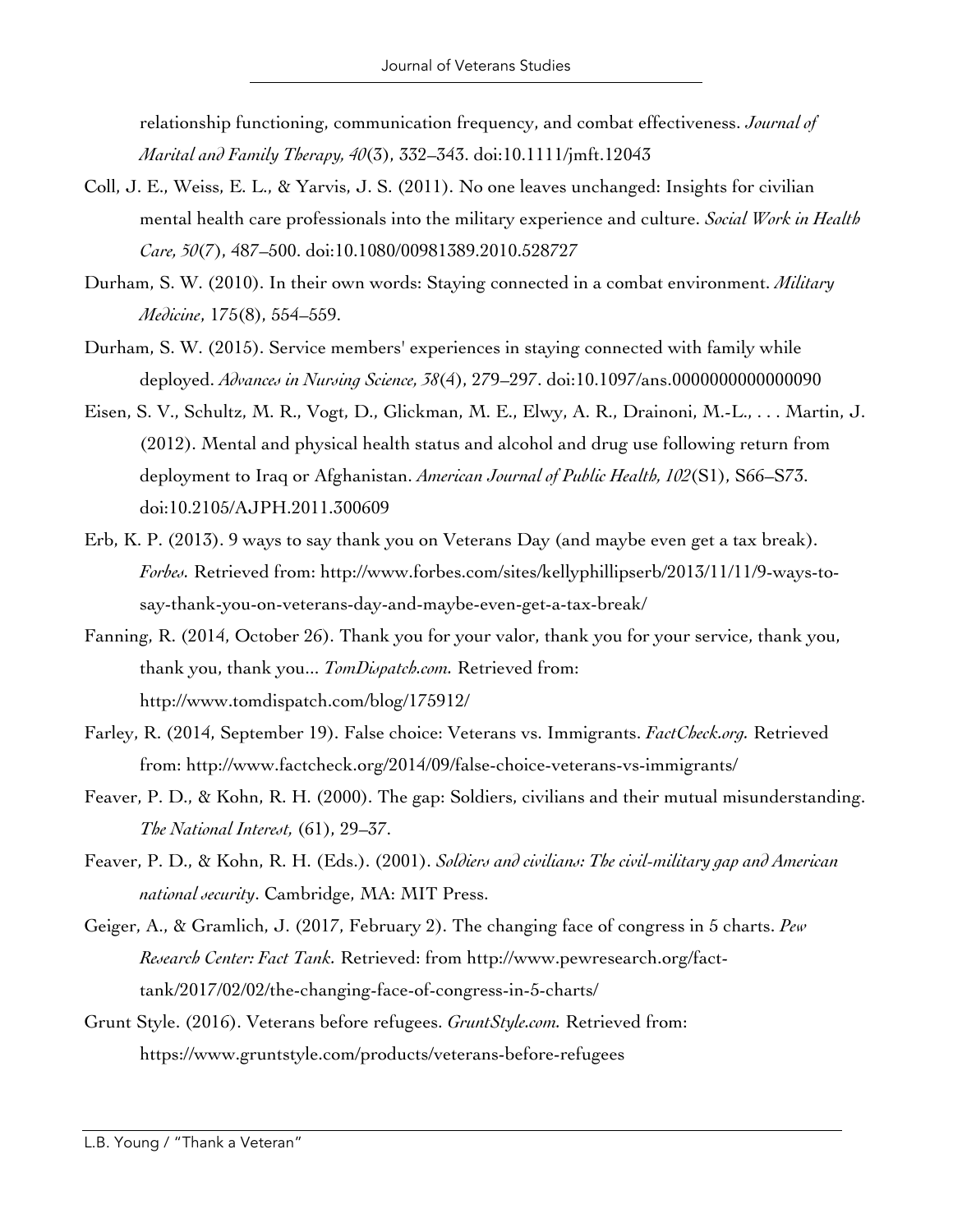- Hachey, K. K., Sudom, K., Sweet, J., MacLean, M. B., & VanTil, L. D. (2016). Transitioning from military to civilian life: The role of mastery and social support. *Journal of Military, Veteran and Family Health, 2*(1), 9–18. doi:10.3138/jmvfh.3379
- Hall, L. K. (2011). The importance of understanding military culture. *Social Work in Health Care, 50*(1), 4–18. doi:10.1080/00981389.2010.513914
- Halverson, R. (2016, April 22). "Thank you for your service" can actually do more harm than good. *The Sitrep.* Retrieved from: https://military.id.me/community-news/dont-say-thank-you-foryour-service/
- Hechter, M. (2004). From class to culture. *American Journal of Sociology, 110*(2), 400–445. doi:10.1086/421357
- Herman, A., & Yarwood, R. (2014). From services to civilian: The geographies of veterans' postmilitary lives. *Geoforum, 53*, 41–50. doi:10.1016/j.geoforum.2014.02.001
- Hinojosa, R., Hinojosa, M. S., & Högnäs, R. S. (2012). Problems with veteran–family communication during operation Enduring Freedom/operation Iraqi Freedom military deployment. *Military Medicine, 177*(2), 191–197. doi:10.7205/milmed-d-10-00385
- Hoffman, C. (2014, July 20). Stop calling soldiers "heroes": It stops us from seeing them as human—and dismisses their experience. *Salon.* Retrieved from: http://www.salon.com/2014/07/20/stop\_calling\_soldiers\_heroes\_it\_stops\_us\_from\_seeing\_the m\_as\_human\_and\_dismisses\_their\_experience/
- Hope, M. (2016, February 23). Armed protesters say "veterans before refugees" at Texas mosque protest. *Breitbart.* Retrieved from: http://www.breitbart.com/texas/2016/02/23/armedprotesters-say-veterans-before-refugees-at-texas-mosque-protest/
- Hoyt, T., Renshaw, K., & Pasupathi, M. (2013). Disclosure of combat events by Afghanistan and Iraq war veterans. *Military Behavioral Health, 1*(2), 85–92. doi:10.1080/21635781.2013.827960
- Hoyt, T., & Renshaw, K. D. (2014). Emotional disclosure and posttraumatic stress symptoms: Veteran and spouse reports. *International Journal of Stress Management, 21*(2), 186–206. doi:10.1037/a0035162
- Jacobs, M. (2016, August 29). Week under review: Don't take Kaepernick's protest as disrespect for military. *Sports Illustrated.* Retrieved from: http://www.si.com/nfl/2016/08/29/colin-kaepernicknational-anthem-protest-49ers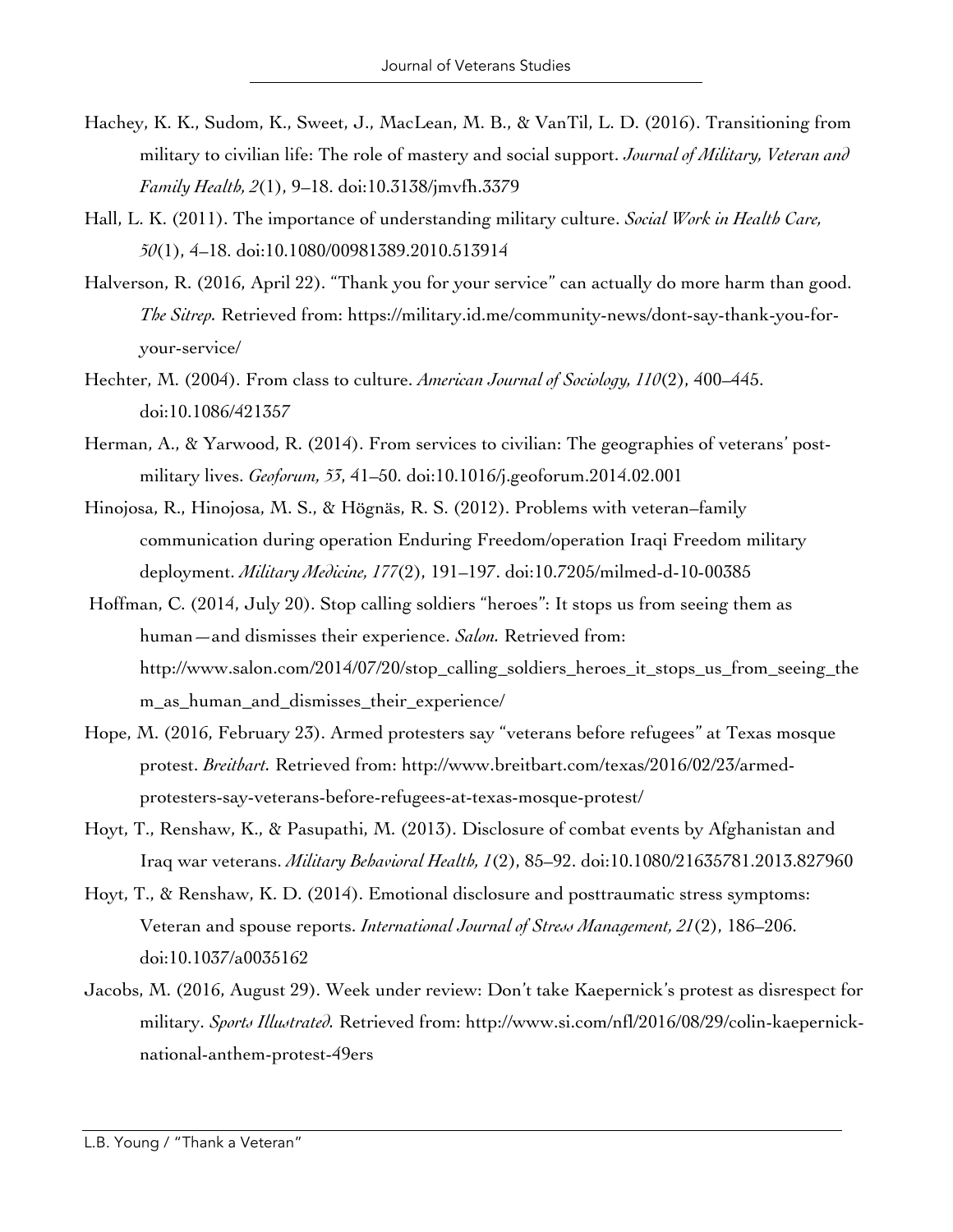- Joseph, A. L., & Afifi, T. D. (2010). Military wives' stressful disclosures to their deployed husbands: The role of protective buffering. *Journal of Applied Communication Research*, *38*(4), 412–434. doi:10.1080/00909882.2010.513997
- Kelly, J. (2017, February 9). Why saying "thank you for your service" offends some veterans. *InMilitary.* Retrieved from: http://inmilitary.com/why-saying-thank-you-for-your-serviceoffends-some-veterans/
- Klay, P. (2014, February 8). After war, a failure of the imagination. *The New York Times*. Retrieved from: https://www.nytimes.com/2014/02/09/opinion/sunday/after-war-a-failure-of-theimagination.html
- Kramarae, C. (1981). *Women and men speaking: Frameworks for analysis*. Rowley, MA: Newbury House.
- LaCapria, K. (2016, August 7). Vet ding. *Snopes.com.* Retrieved from: http://www.snopes.com/obamaveterans-money-to-syria/
- Leibowitz, R. Q., Jeffreys, M. D., Copeland, L. A., & Noël, P. H. (2008). Veterans' disclosure of trauma to healthcare providers. *General Hospital Psychiatry, 30*(2), 100–103. doi:10.1016/j.genhosppsych.2007.11.004
- Livingston, G. (2016, November 11). Profile of U.S. veterans is changing dramatically as their ranks decline. *Pew Research Center: Fact Tank.* Retrieved from: http://www.pewresearch.org/facttank/2016/11/11/profile-of-u-s-veterans-is-changing-dramatically-as-their-ranks-decline/
- Military.com. (2016, November 11). 8 ways to express appreciation on Veterans Day. *Military.com.* Retrieved from: http://www.military.com/veterans-day/8-ways-to-express-appreciation-onveterans-day.html
- Mokros, H. B. (2003). A constitutive approach to identity. In H. B. Mokros (Ed.), *Identity matters: Communication-based explorations and explanations*. Cresskill, NJ: Hampton Press.
- Peebles-Kleiger, M. J., & Kleiger, J. H. (1994). Re-integration stress for desert storm families: Wartime deployments and family trauma. *Journal of Traumatic Stress, 7*(2), 173–194. doi:10.1007/BF02102943
- Pew Research Center. (2011, November 23). The military-civilian gap: Fewer family connections. Retrieved from: http://www.pewsocialtrends.org/2011/11/23/the-military-civilian-gap-fewerfamily-connections/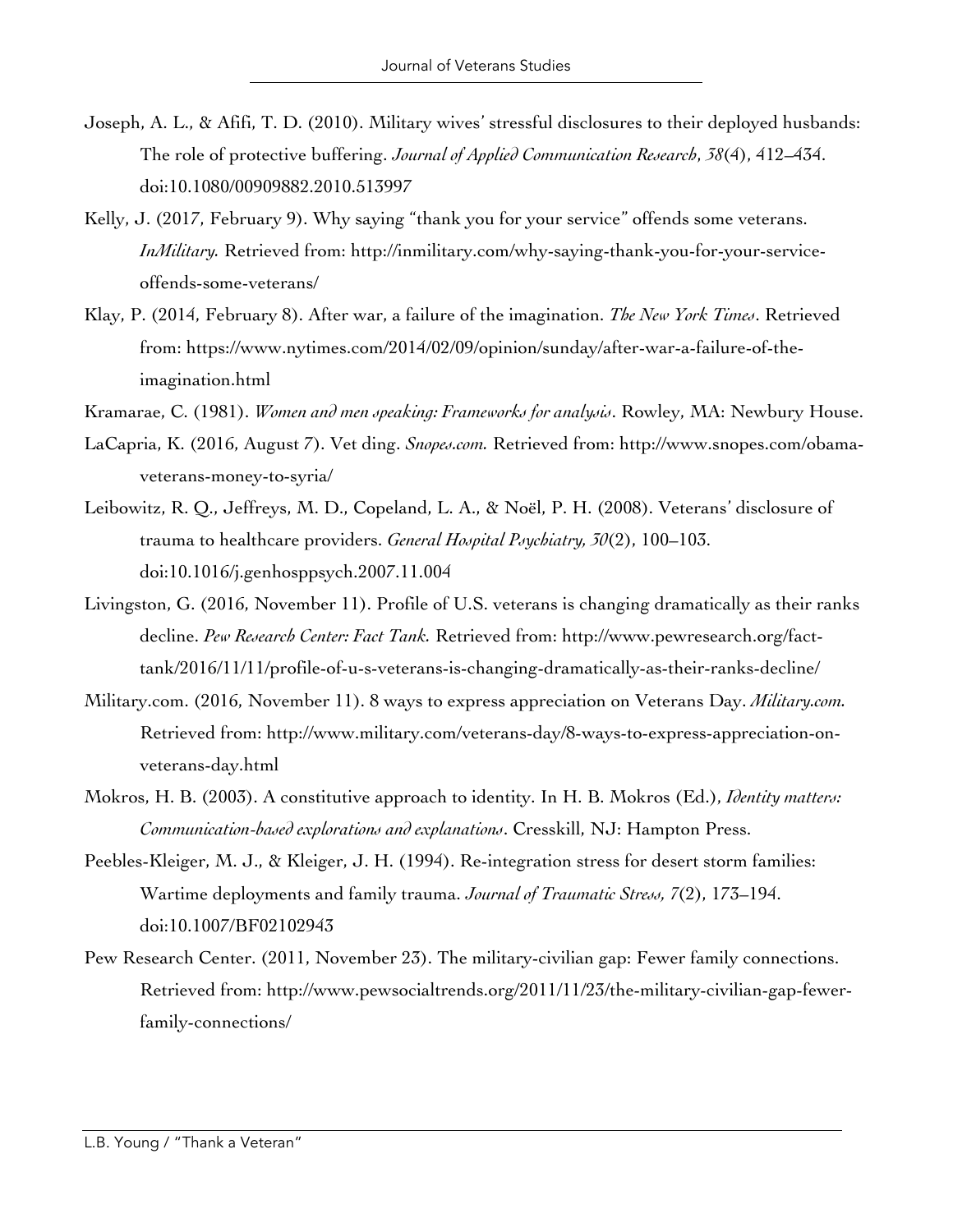- Richtel, M. (2015, February 22). Please don't thank me for my service. *The New York Times,* p. SR6. Retrieved from: https://www.nytimes.com/2015/02/22/sunday-review/please-dont-thank-mefor-my-service.html
- Sayer, N. A., Noorbaloochi, S., Frazier, P., Carlson, K., Gravely, A., & Murdoch, M. (2010). Reintegration problems and treatment interests among Iraq and Afghanistan combat veterans receiving VA medical care. *Psychiatric Services, 61*(6), 589–597. doi:10.1176/ps.2010.61.6.589
- Shane, L., III. (2013, August 25). Honored as a hero, Ty Carter looks to shift the spotlight. *Stars and Stripes.* Retrieved from: http://www.stripes.com/news/special-reports/medal-ofhonor/honored-as-a-hero-ty-carter-looks-to-shift-the-spotlight-1.236991
- Street, J. (2016, September 14). Chelsea Manning to receive taxpayer-funded gender transition surgery after announcing hunger strike. *The Blaze.* Retrieved from: http://www.theblaze.com/news/2016/09/14/chelsea-manning-to-receive-taxpayer-fundedgender-transition-surgery-after-announcing-hunger-strike/
- Taft, C. T., Schumm, J. A., Panuzio, J., & Proctor, S. P. (2008). An examination of family adjustment among operation desert storm veterans. *Journal of Consulting and Clinical Psychology, 76*(4), 648–656. doi:10.1037/a0012576
- Task & Purpose. (2015, November 11). How to thank veterans for their military service. *Task & Purpose.* Retrieved from: http://taskandpurpose.com/how-to-thank-veterans-for-their-militaryservice/
- U.S. Department of Veterans Affairs. (2016, March 23). How to thank a veteran 101. *U.S. Department of Veterans Affairs.* Retrieved from: http://www.blogs.va.gov/VAntage/26448/thank-veteran-101/
- Walmart. (2016, May 30). Memorial day 2016. *Walmart.* Retrieved from: https://www.walmart.com/cp/memorial-day/1104275
- Weaver, R. M. (1985). *The ethics of rhetoric*. Davis, CA: Hermagoras Press.
- West, R., & Turner, L. H. (2010). *Introducing communication theory: Analysis and application* (5th ed.). Boston: McGraw-Hill.
- Wolfson, G. (2016, September 30). VA Secretary: "I don't think veterans should be used for political reasons." *Hear & Now.* Retrieved from: http://blog.siriusxm.com/2016/09/30/va-sec-mcdonaldi-dont-think-veterans-should-be-used-for-political-reasons/